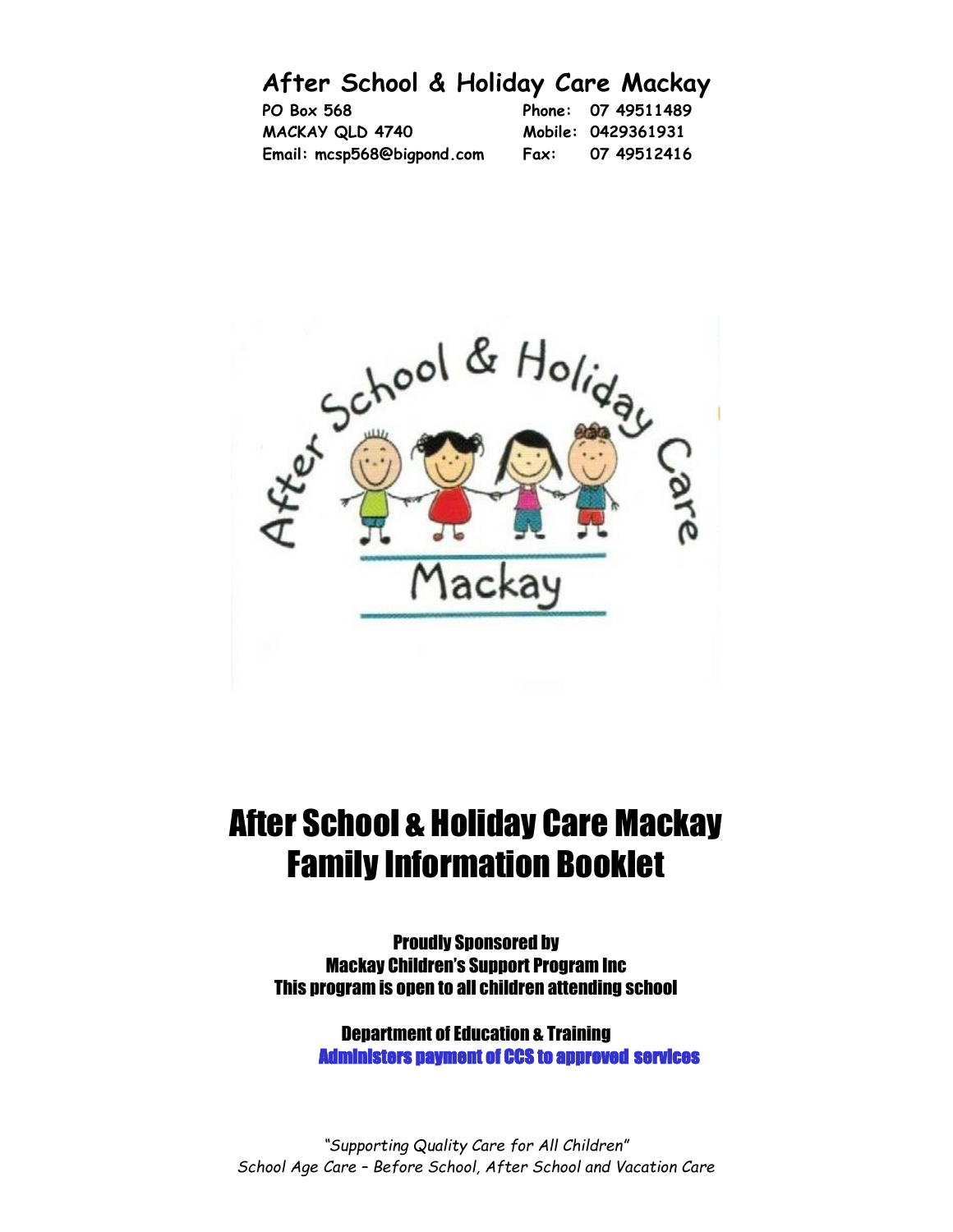# **After School & Holiday Care Mackay Philosophy Laws and other provisions affecting this policy include**

This Philosophy Statement provides the foundation for all activities, policies and procedures of After School & Holiday Care Mackay. These values underpin After School & Holiday Care Mackay for the provision of a quality service that ensures children's physical, emotional and social needs are met in a safe, caring and supportive environment.

# **Therefore, we aim to:**

Provide a safe and nurturing environment for every child

Foster positive self-esteem and a strong sense of identity in each child

Meet the individual needs of all children and their families as a priority

Employ staff who will engage children in a range of exciting and stimulating activities whilst caring for the social, physical and emotional well-being of each child;

Work together as a team developing each other's skills, strengths and to continually build on our professional knowledge and reflective practice.

Emphasise the development of life skills as well as a sense of enjoyment.

# **We recognise:**

The child's inherent right to feel safe, protected and content and cared for in their environment.

The importance of child-centred play as well as more structured activities in a child's development.

The importance of social and emotional development and communication in learning through play and leisure.

That involvement of families and community in the development of our programs, in an ongoing partnership based on effective communication, will result in continuous improvement for the Centre.

The importance of a child being in an environment centred on core values of dignity, tolerance, freedom, equality.

The value of ensuring that staff are given opportunities for professional development and supported so that they grow as leaders and carers and are therefore able to maintain high standards of resources and programs for the children;

# **We are committed to:**

Providing a quality, fun program that allows the children to choose how their time will be spent at OSHC

Ensuring that Management support and communicate effectively with parents, children and staff.

Providing a stimulating environment where children can be challenged and guided to develop skills in their social, physical and cognitive development

Ensuring that children within in our service are engaged in quality experiences for rich learning, personal development and citizenship opportunities.

Providing activities that will encourage involvement of all children, drawing on the various cultural, ethnic and religious backgrounds.

# **The laws and other provisions affecting this Philosophy include:**

National Quality Standards.

Education and Care Services National Regulations (2011)

National Quality Framework

2 C:\Users\mcsp5\Documents\ASHC Mackay Handbook 2021[130448].docx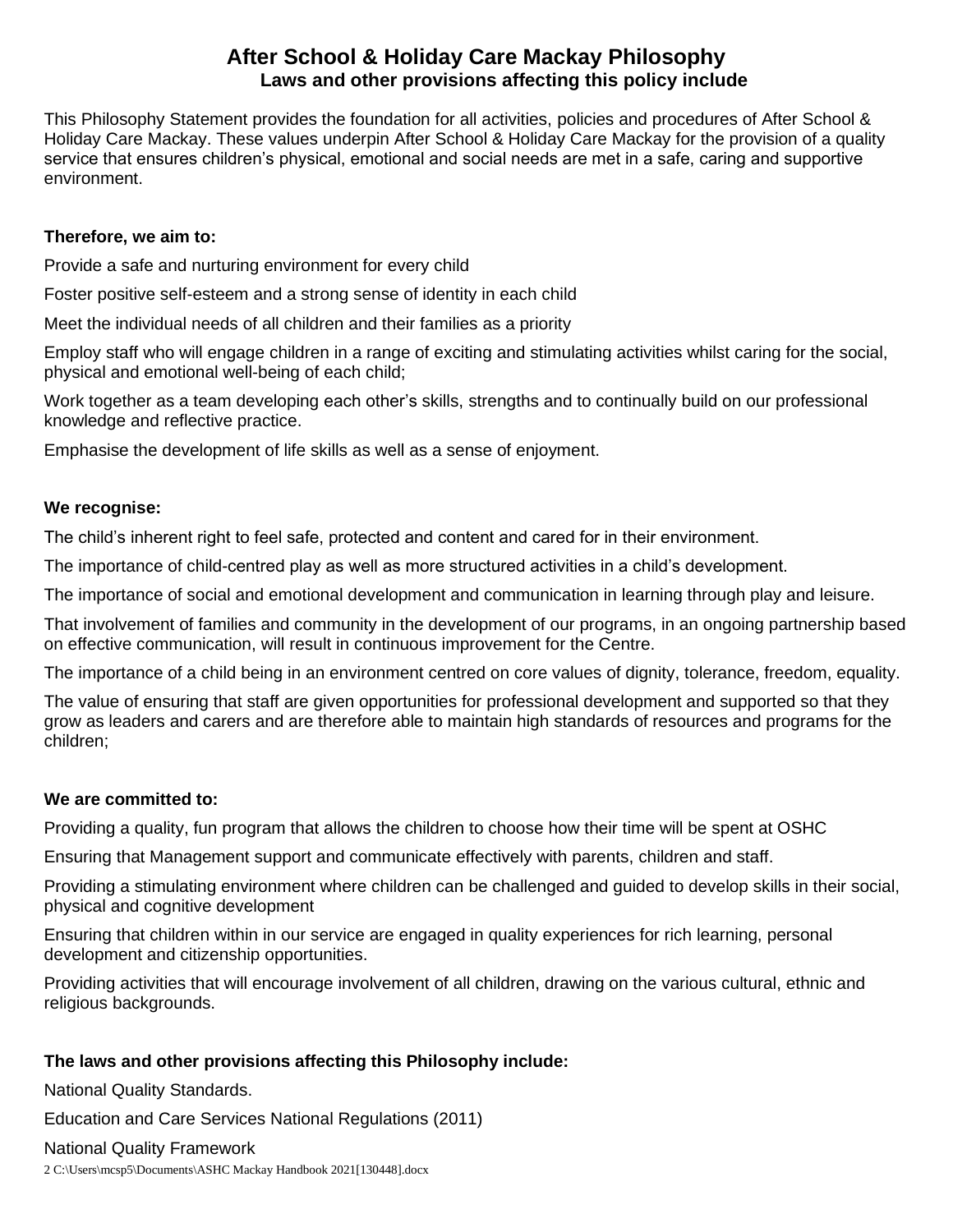'My Time, Our Place'- Framework for School Age Care in Australia United Nations Convention of the Rights of the Child Children and Young Persons (Care and Protection) Act (1998)

# **VISION STATEMENT**

All children will realize their full potential, in an atmosphere which reflects each schools' values.

# **MISSION STATEMENT**

We will achieve our vision by:

- Nurturing an environment in which all people are accepted, valued and supported.
- Encouraging in students a sense of dignity, courtesy, compassion and self-discipline.
- Providing a distinctive education with a relevant and inclusive approach to education and the life of the school.
- Educating students to be successful, creative, confident, and empowered to enrich our world.
- Respecting and celebrating the diversity of our community where all cultures are appreciated.

# **The telephone numbers for After School & Holiday Care Mackay are 07 49511 489/ 0429 361 931 Bus Mobile: 0456 688 985**

| Chair                                         | <b>Stephanie Sealey</b>     |
|-----------------------------------------------|-----------------------------|
| Vice Chair                                    | Kellie McDonald             |
| Treasurer                                     | Leeann Hobbs                |
| Secretary                                     | Heidi McLeod                |
| Maintenance                                   | David Ewald                 |
| Program Coordinator                           | Erin Rutherford             |
| <b>Administration Officer</b>                 | Karen Fisher                |
| Contact accounts email only                   | officemcsp568@gmail.com     |
| Office of Early Childhood Education and Care  | 1800 637 711                |
| Office for Early Childhood Education and Care | 4967 4412                   |
| Licence Number                                | 20826                       |
| <b>Postal Address</b>                         | PO Box 568, Mackay QLD 4740 |
| <b>Email Address</b>                          | mcsp568@bigpond.com         |
| <b>ABN</b>                                    | 76 516378390                |

# **Organizational / Communication Information**

# **Reflections and Outcomes**

- Children have a strong sense of learning through natural process of exploration to expand and demonstrate a capacity for self-control, negotiating and sharing. Supporting and encouraging children to succeed when faced with challenges.
- Be connected with and contribute to their environment and community. Demonstrate awareness of connections, similarities and differences between people and to react in positive ways. Listen to others and respect diversity
- Have a strong sense of wellbeing
- Be effective communicators
- As professional educators we will focus on critical reflection and examine all aspects of events and experiences from different perspectives (teamwork)
- To become financially viable to create a sustainable and safe environment for children, Educators and visitors.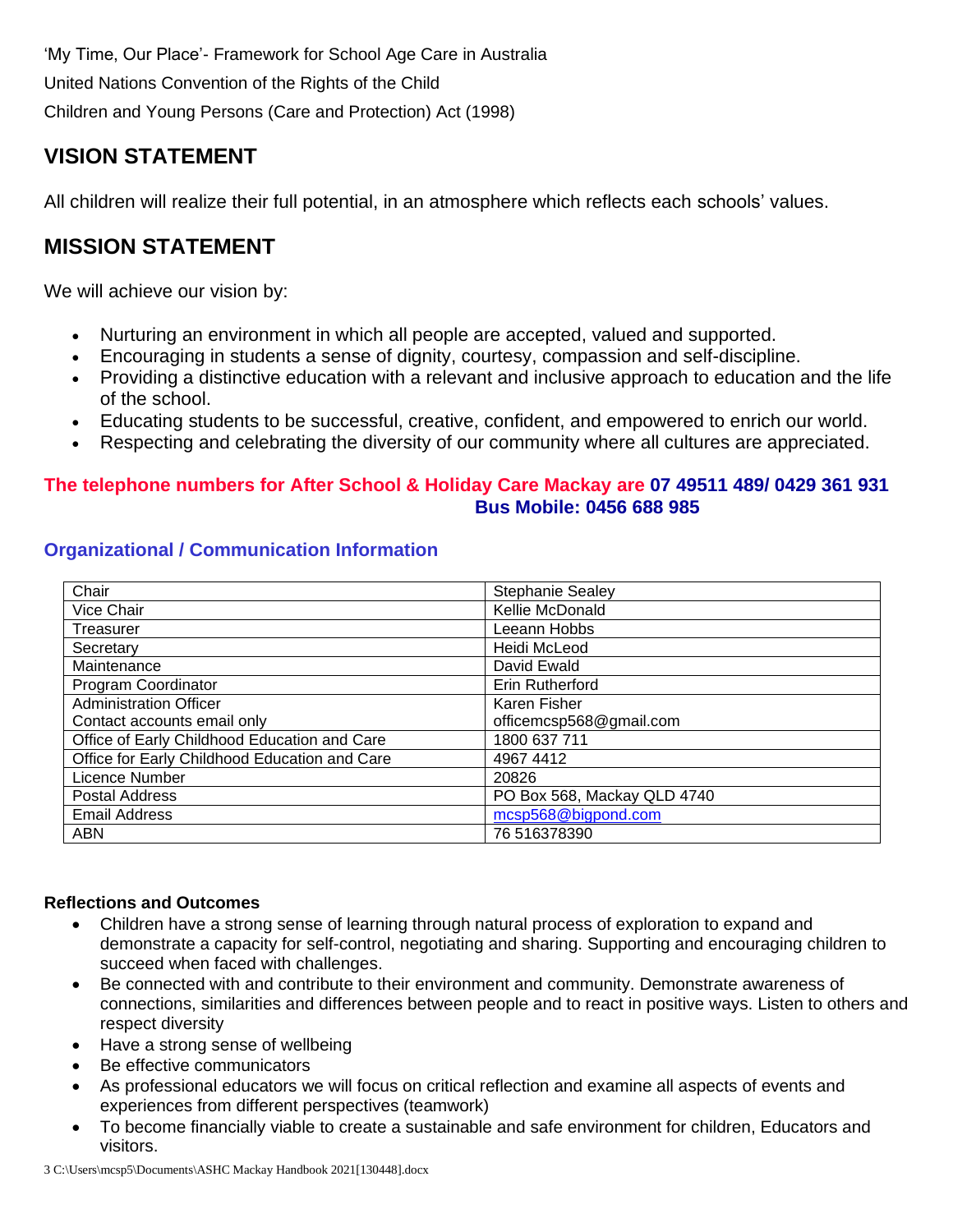• We acknowledge the Yuibera people and their ancestors past and present whose land on which we work, support and educate

# **The National Law**

The National Quality framework is being established under an applied law system comprising the National law and National Regulations and will apply to most long day care, family day care, outside school hours care and pre-schools or kindergartens in Australia. The purpose of the National law is to create a jointly governed national approach to regulation and quality assessment of education and care services.

# **The National Regulations**

Set out an application process for.

- Provider approval
- Service approval
- The process for the rating and assessment of education and care services against the National Quality Standard, including the rating levels
- Minimum operational requirements organised around the seven Quality Areas of the national Quality Standard.
- Application process for review of decisions.

# **The National Quality Standard**

Seven Key Quality Areas.

- QA1: Educational Program and Practice
- QA2: Children's Health and Safety
- QA3: Physical environment
- QA 4: Staffing arrangements
- QA 5: Relationships with children
- QA6: Collaborative partnerships with families and communities
- QA 7 Leadership and service management.

The national Quality Standard allows each service to adopt approaches that are most appropriate to the children being educated and cared for at the service.

# **My Time Our Place Framework for School Age care in Australia**.

The aim of the framework is to extend and enrich the well-being and development of school age children. It assists service s to provide children with opportunities to engage in leisure and play-based experiences.

# **After School & Holiday Care Mackay**

After School & Holiday Care Mackay operates at 43 Shakespeare Street at the Shakespeare Child and Family Centre. It offers Before School Care for Victoria Park SS, St Mary`s, Central S.S. After School Care, for Victoria Park and St Mary`s, Central S.S. Vacation Care for the children all school the local community.

# **Hours of Operation**

- Before School Care 6.00 am. 8.45 am.
- After School Care 2.30 pm. 6.00 pm
- Vacation Care and Pupil Free days is provided between 6.00 am. 6.00 pm. To be viable 15 children need to be present. After school activities are less structured than those offered during the vacation periods, to allow the children to 'wind down' after the school day.

The program's activities are designed to meet the interests of children aged 4 - 13 years. Children are offered the opportunity to participate or choose their own leisure and recreation activities. Children's age, interest's abilities cost, and Risk management and compliance will be taken into consideration when planning excursion.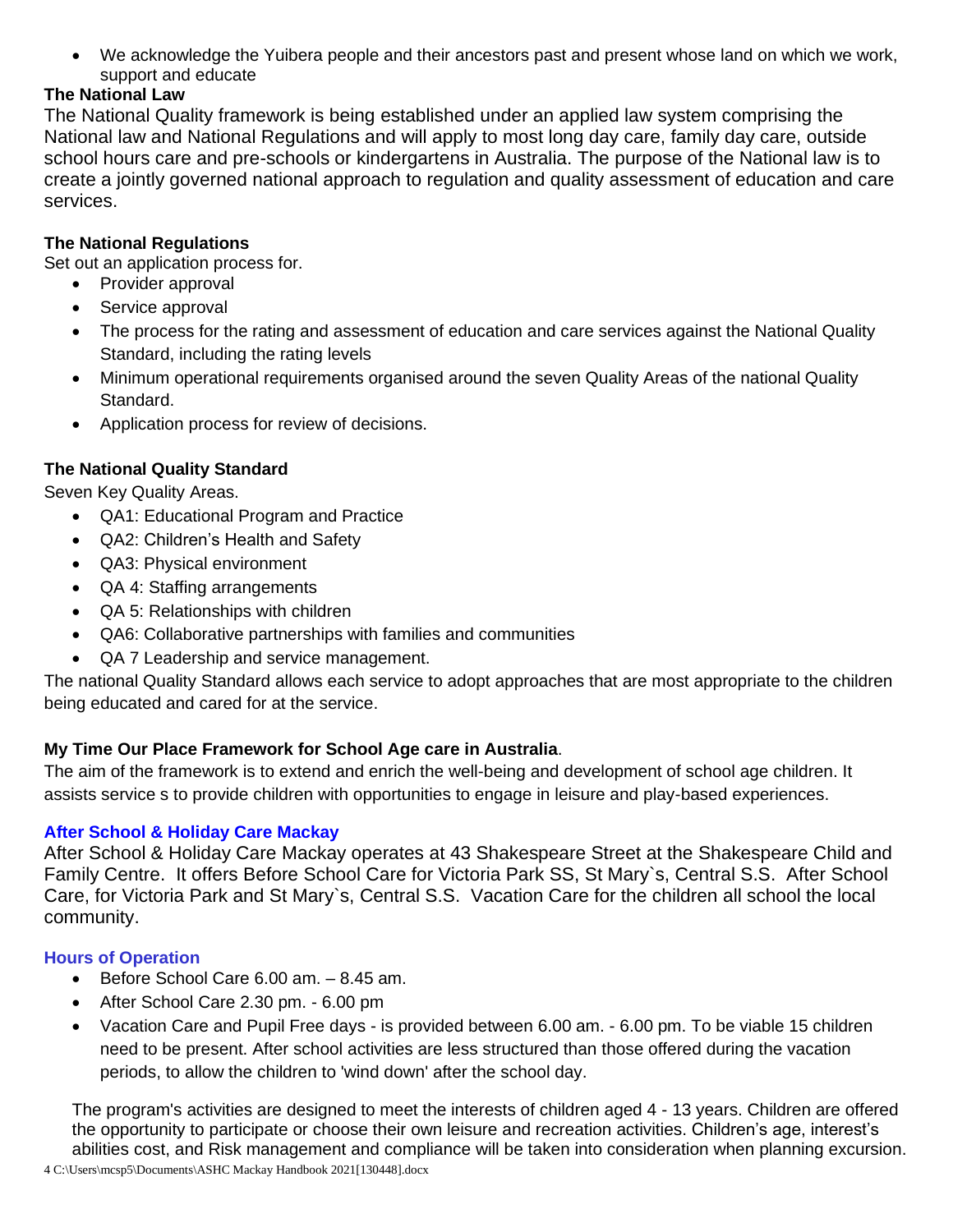A breakfast menu is offered for Before School Care. Afternoon tea is provided during After School Care and Vacation Care.

#### **FROM THE COMMITTEE AND STAFF**

On behalf of the After School & Holiday Care Mackay, we would like to wish you a very friendly welcome. Our aim is to provide care and recreation for in a safe supervised environment providing a balanced variety of play and recreational activities to meet the individual needs of your child. If you have any questions regarding the ASHC program, please do not hesitate to contact a Committee or Staff member. We hope you enjoy being involved in the program. We are seeking parents to be involved with our committee and as an incentive for parent involvement we offer a reduced rate of fees for parents that are actively involved committee members

#### **The Management Committee**

After School & Holiday Care Mackay is a "Not for Profit" community-based organization. The Annual General Meeting is held in **March** of each year. The Management Committee is composed of parents or interested community members. The Management Committee meets monthly. All parents are welcome to attend. This enables you to be active participate in the consultative process. Every attempt is made to ensure adequate information relevant is passed on to parents verbally, noticeboard or flyers.

#### **Staffing**

The Management Committee employs the staff of the Program. The educators are experienced in providing care and recreational activities for children. All educators have or are working towards a Qualification in Children's services and will be in possession of a current "Working with Children" Blue Card. The Program Coordinator is responsible for overall conduct of the Program and is the person with whom parents should communicate regarding the Program and matters affecting their children.

#### **Enrolment**

Parents who wish to enrol their children must sign an Enrolment Form and Escorting children permission form. These are available at the Centre. Children need only enrol once each year for Before, After and Vacation Care. The program does not always operate for entire vacation periods, particularly at Christmas time, and parents should check the days that care will be available. It is the responsibility of parents to provide the Program Coordinator with notice of both enrolment and non-attendance of their children. Where appropriate notice is not given of non-attendance, a fee will be charged. (As per the Bookings and Cancellation Policy)

#### **Finances**

Fees are required to fund the weekly operation of the Programs. Fees and charges are reasonably set at a level which is affordable for all families. Any fee increases will be notified to families ahead of time. All new enrolments must be accompanied by a bond. **Permanent bookings are 2 weeks FULL FEES and casual bookings are \$100.** The bond will be held until we are advised the service is no longer required. At that time our records will be checked, if there are any outstanding amounts owing, they will be deducted from the bond. However, if your account is in credit, we will notify you in writing requesting bank account details to refund this money back to you. If this money is not claimed in 21 days after notice it will be reabsorbed into the program as a donation. All accounts are required to be maintained in this manner. An annual maintenance levy of \$65 is charged to accounts each May and the \$25 Resource Levy is charged at the start of each term. (Per family).

Accounts will be issued on a weekly basis and a monthly statement sent to families. We require weekly or fortnightly payments. **Note: Payment is due in the week of care and this is important for the ongoing financial success of the organization. ASHC does not receive funding to operate these programs.**

> **Before School Care - \$20.00 per child per session (\$25 Casual) Monday to Friday -6.00am to 8.45am**

**After School Care - \$28.00 per child per session (\$35 Casual) Monday to Friday -2.30pm to 6.00pm**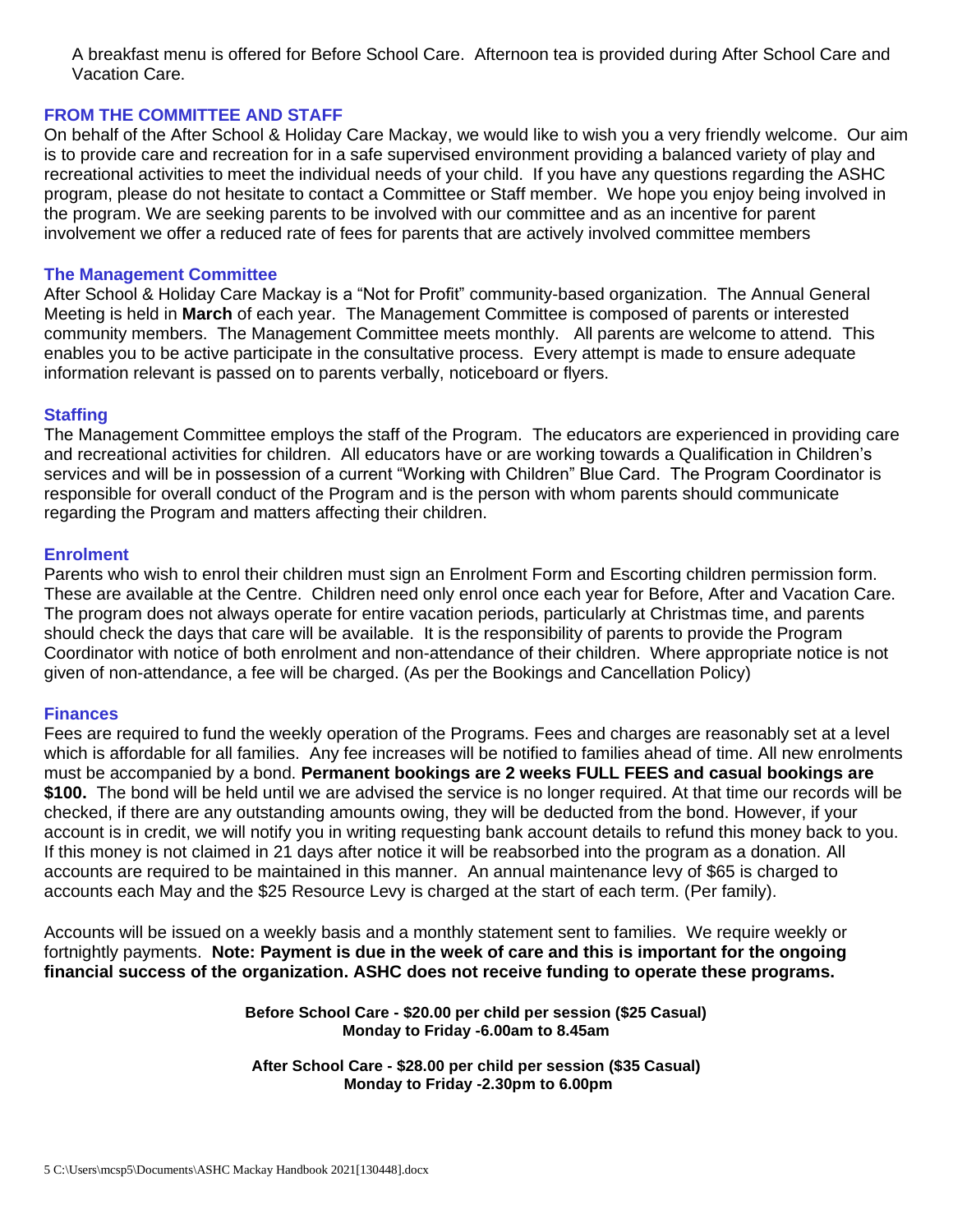# **BEFORE SCHOOL CARE** General information

- Bookings are essential a booking must be made prior to attendance
- Children must be signed in on arrival
- Breakfast is available
- All children will be walked to school. Children in Prep will be taken to their classroom.
- Parents need to sign an Escorting Children Permission form.
- Before School care Activities a permission form for children to participate in extra-curricular activities must be signed

# **AFTER SCHOOL CARE** General information

- Bookings are essential a booking must be made prior to attendance
- A nutritionally balanced afternoon tea is provided
- Children must be signed out before leaving the Centre.
- Children are not permitted to leave the program until they are collected by an authorized person, or written permission by a parent or guardian is given to staff.
- Parents need to sign an Escorting Children Permission form
- Children cannot not be signed out by siblings aged 17 or under

# **The procedure for children attending After School Care: -**

- Victoria Park children in Grade  $1 6$  meet staff in the designated area. (Tuck shop area)
- Victoria Park Prep and will be collected by a staff member from their classroom
- Central Children will wait in the bus area at Central school and a bus owned by the program will bring them to our Centre
- St Mary`s prep will be collected by a staff member from their classroom. Children grade 1-6 wait outside library until staff meet children to walk to bus at the bus stop, bus then will bring them to our Centre.

# **VACATION CARE AND PUPIL FREE DAYS** General information

- Bookings are essential
- Children must be signed in on arrival and out on departure
- Breakfast and Afternoon tea is provided
- Lunch will be provided at a cost of \$5.00 per child or a packed lunch can be provided.
- If parents do not provide lunch for their child a cost of \$5.00 for a service provided lunch will be added to the account.
- Children should be dressed appropriately in accordance with the day's planned activities and sun safety
- Children are not permitted to leave the program until they are collected by an authorized person or written permission by a parent or guardian is given to staff.

# **ACTIVITIES AT THE CENTRE**

In The school Age setting, educators encourage children's engagement in a range of play and leisure experiences that will allow children to feel happy, safe and relaxed. Children will learn interaction skills with other children of various ages, practice social skills, solve problems, try new experiences and learn life skills. Educators will work within the My Time My Place Framework with the emphasis on the importance of play and spontaneous play.

# **CHILD CARE SUBSIDY**

The Commonwealth Government offers assistance to reduce the cost of care for families. Families first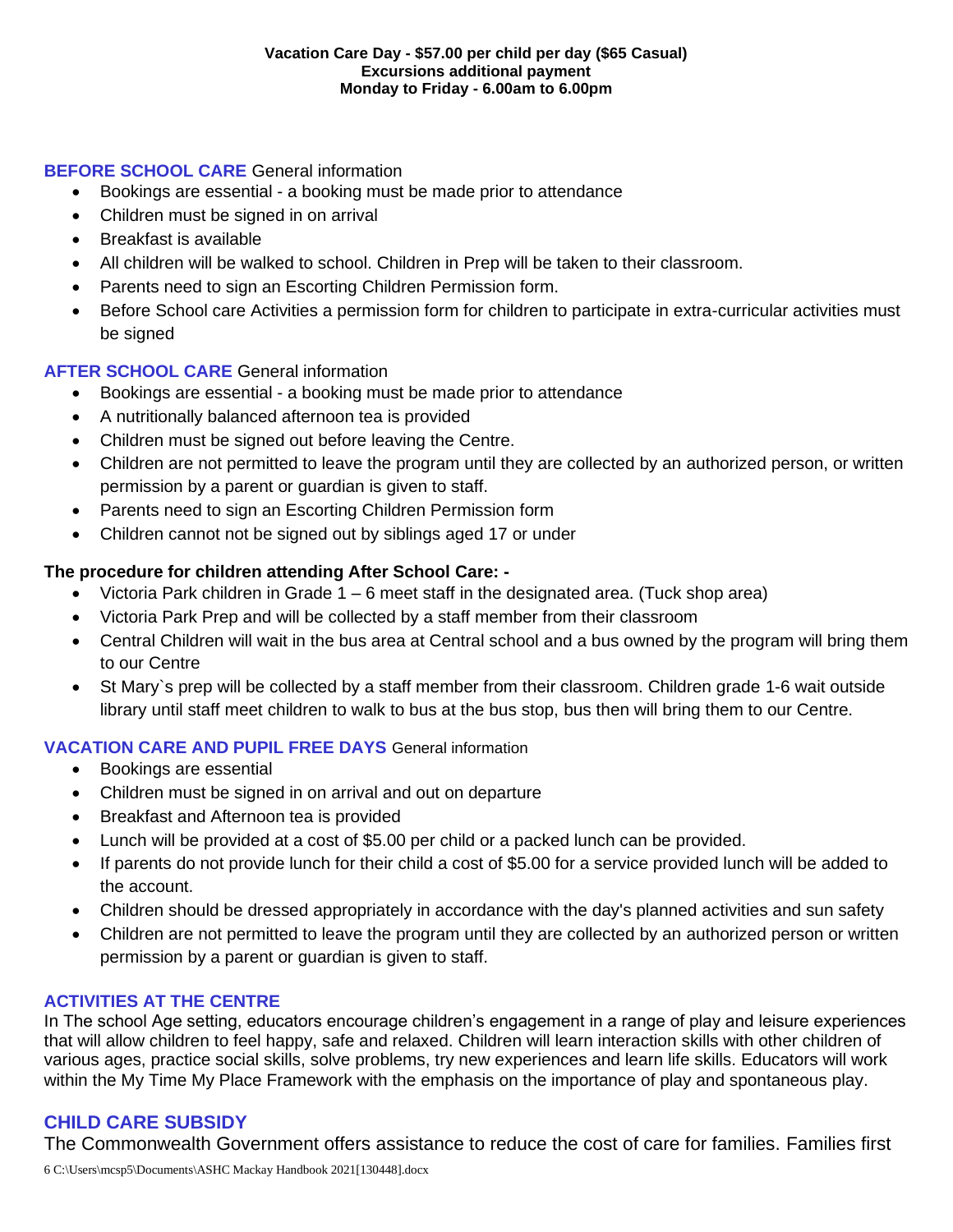do their assessment through their online Centrelink account. Families will receive an email to go on MyGov online www.humanservices.gov.au to your Centrelink online account to confirm details are correct after we submit details required (individual CRN & birth date) on our system for your eligibility to receive Child Care Subsidy.

Under the Child Care Management System parents need to provide their and their children's **Customer Reference Number (CRN**) this is a nine-digit number with a capital letter at the end. Your date of birth and your children's date of birth are also needed.

#### **PARENTS WISHING TO PAY BY ELECTRONIC FUNDS TRANSFER**

**Bank: BANK OF QUEENSLAND**

**BSB: 124 001 ACCOUNT NUMBER: 100013500**

**Account Name: MACKAY CHILDRENS SUPPORT PROGRAM INC**

**For identification please use your Surname or the name of your child as proof of payment.**

**Or**

**Pay by Eftpos – Tyro Machine located in the ASHC Office.**

**BOOKINGS - PHONE 07 49511 489 or Mobile 0429361931**

#### **ENROLLING YOUR CHILD AND BOOKINGS**

An Enrolment form and Escorting Children permission form **MUST** be completed by parents/guardians before a child can attend the After School & Holiday Care.

It is essential to make a booking and have a Booking Agreement with the ASHC Program for your child to attend. Please book at least one day in advance to enable us to make arrangements for the appropriate number of educators.

Phone 07 49511489 and leave a message if the Centre is unattended.

Advance bookings for Vacation Care and Pupil Free days are essential, to enable us to make arrangements for the appropriate number of educators.

#### **CANCELLATIONS**

Cancellation of bookings for before and/or after school care (in writing) will only be cancelled if the Service can fill your booking or a fee for that session will be charged. Cancellations of bookings for vacation care must be made on or before the close of bookings (in writing) or a fee, equal to the fee for that session will be charged. If families cancel bookings 2 consecutive weeks without a medical certificate the service will begin to review your Enrolment.

#### **ADDITIONAL BOOKINGS**

Any additional or extra bookings for before and/or after school care must be made in writing this can be by email [\(mcsp568@bigpond.com\)](mailto:mcsp568@bigpond.com) or the additional days booking form which is located in the parent sign in area. Additional bookings will not be accepted unless they are in writing and numbers allow for additional children to attend the service.

#### **COLLECTION OF CHILDREN**

For safety and security, children will only be released to authorized person as named on the enrolment forms. Children must be signed out by their parent, or other authorized person, before they leave the Out of School Hours Care.

Children must be collected by 6.00pm. If, because of an emergency situation, you are late, then please notify the Centre as soon as possible so that appropriate arrangements can be made.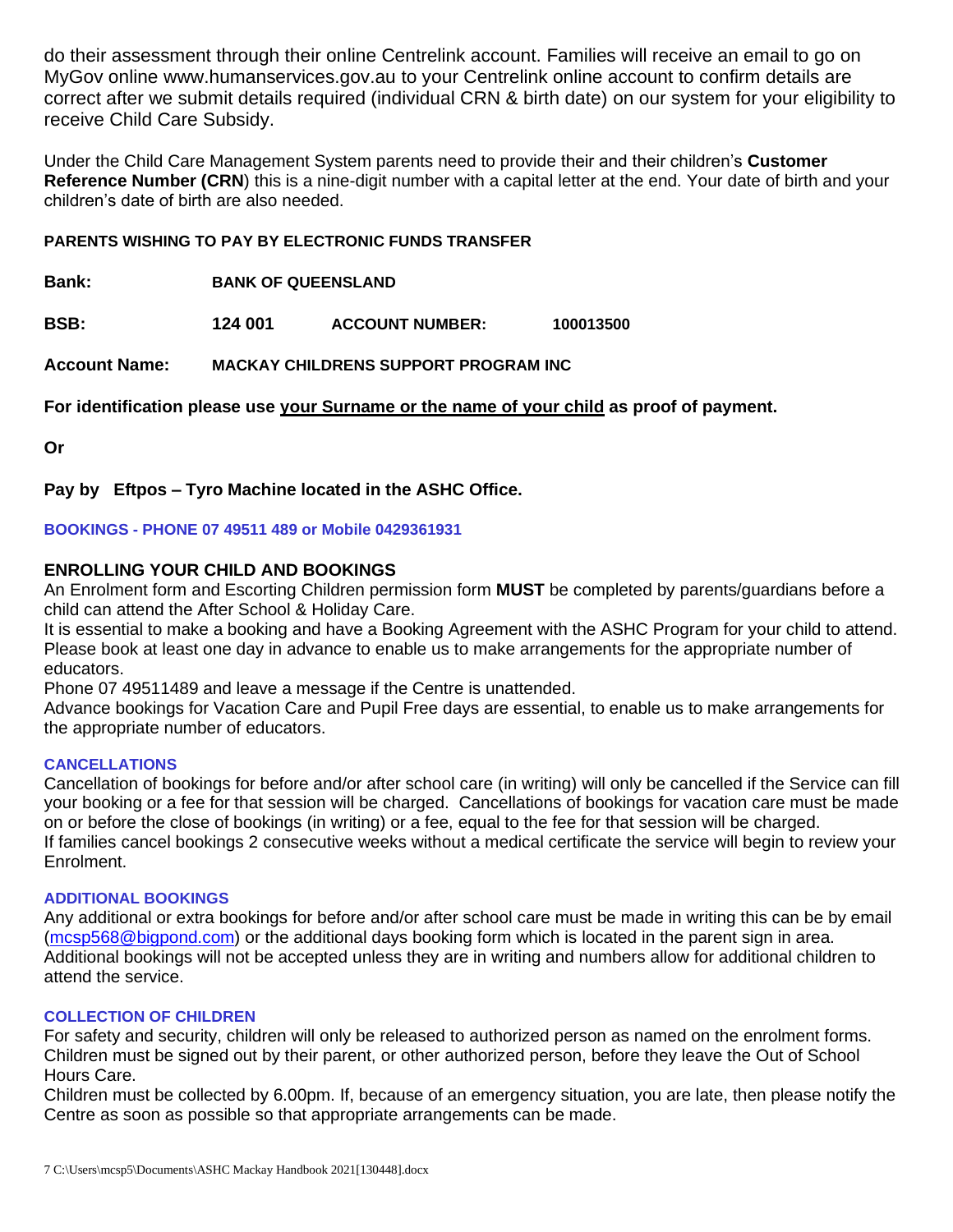# **LATE FEES APPLY AFTER 6.00PM**. (Refer to late fee policy)

#### **ARRIVALS AND DEPARTURES**

Children must be signed in and out on the iPad each day by an authorized person. We have digital sign in & sign out each person collecting the child needs to have their **own login** as this is a legal requirement. Please advise persons collecting children that they will be required to provide proof of identity. If another person is to collect the child, you will need to email the Centre and provide their name and phone number so they can be added to the system. In emergencies faxed letters of authorization can be sent to service.

If you require your child to attend activities within the school grounds, written authority must be given. Where possible staff will escort children to these activities and pick them up when finished. Parents should consider this when enrolling children in these activities. The staff will not permit children to leave the Service unaccompanied unless written authorization detailing time of departure indicating a release of Duty of Care.

Parents and Guardians are advised that we pick up Preps every afternoon and deliver the Preps to their respective classes every morning and wait with them and help them settle into their classroom for the first term. During the 2<sup>nd</sup> and 3<sup>rd</sup> term the educators will take the prep children to the junior undercover waiting area and let the children make their way to their classroom by themselves. By the  $4<sup>th</sup>$  term the prep children will be dropped at the gate and encouraged to go to the junior waiting area by themselves to help them to develop their independence and self-help skills. Any prep children that struggle with this will be supported in the development of the skills required to meet these goals.

Parents are advised to encourage their children to come to ASHC pick up area as soon as school has finished for the day. It can take 15 minutes to mark the roll at school pick up. If children who are booked in to the Service for care have not arrived within ten minutes of expected arrival, the parent/guardian will be contacted on the numbers provided a fee of \$1.00 per call will be charged to the account. If parents are unable to be contacted the responsible person will call the school office and advise that they have waited for 15 minutes for the child to arrive at the pickup area and they have not shown up and that they are leaving the school grounds to go to the service. In the event the child turns up at the office the responsible person will advise the office to call the service and an educator will return with the bus to pick up the child. To make this process easier for all educators and children Parents, please be advised you need to contact the Centre if you take your children from school or they have not attended school for the day.

# **Priority of Access and Non-Discriminatory Access**

This service will ensure that parents and children have access to quality childcare that is appropriate to their needs, regardless of income, social, religious or cultural background, gender or abilities. We primarily provide care for primary school age children aged between Prep and Grade 6. Consultation with Coordinator will consider the enrolment of children in grade 7

The service will follow the priority of access guidelines set down by the Commonwealth Department of Family and Community Services (See Child Care Service Handbook 2012-13 Section 6.3. A copy of this is located at the Service). These guidelines will be balanced with the principles of non-discriminatory access and inclusion. First priority- A child at risk of serious abuse or neglect

Second priority- A child of a single parent who satisfies, or has parents who both satisfy, the work/ training/ study test under section 14 of the Family Assistance Act

Third priority- Any other child If you child is in the third priority group within these guidelines, you may be required to relinquish your place to a child who is in the first or second priority group. You will be given 14 days' notice to examine care options for your child. Your child will then be placed on a waiting list and be re-entered into the program when a place becomes available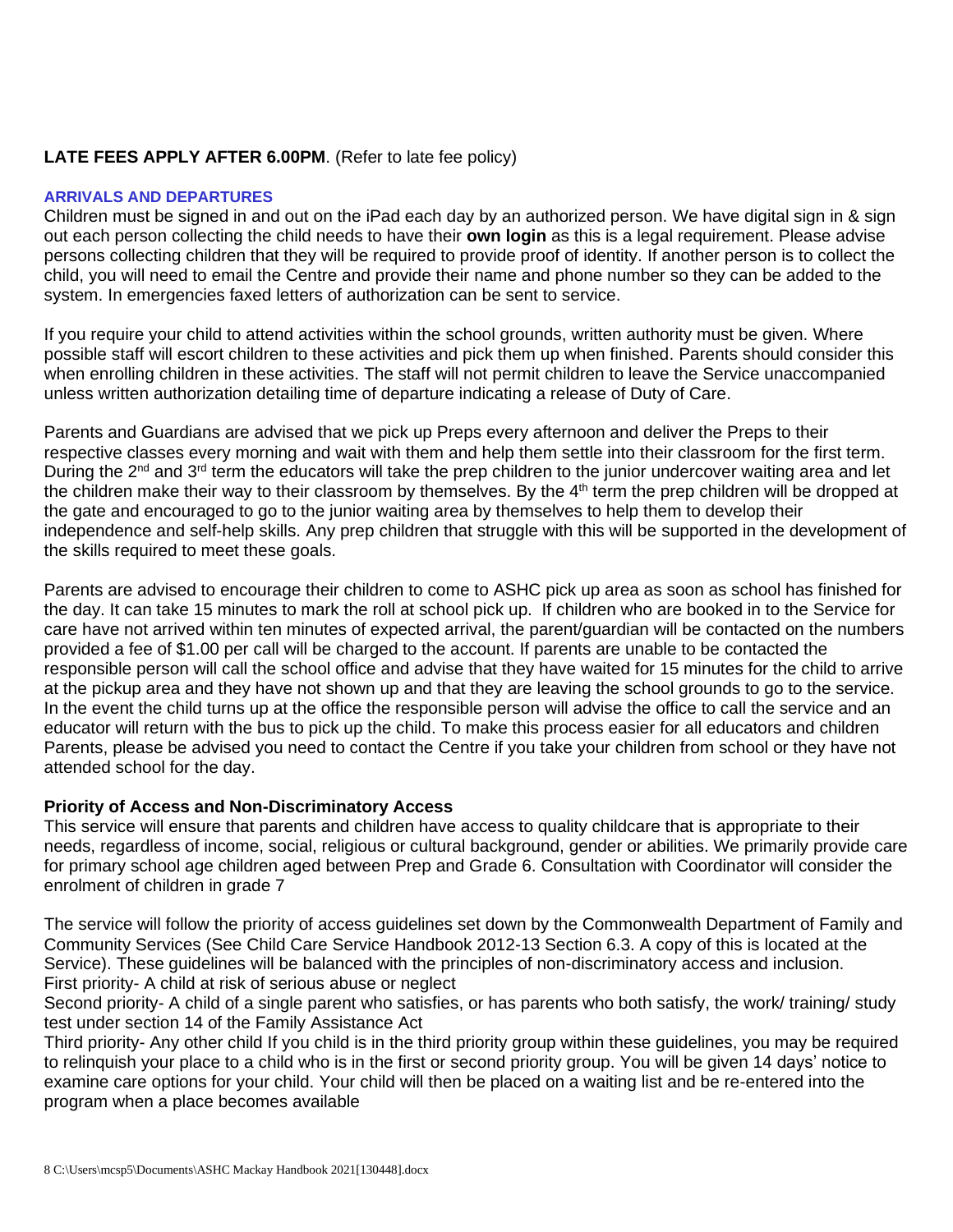# **Confidentiality**

All personal records will be stored securely and kept confidential. All information will be strictly limited to use by the service as outlined in the Information Handling (Privacy and Confidentiality) Policy You may access your child's personal records at any time if you are the authorized guardian who has enrolled the child. Please see the Director about accessing these records.

# **AFTER SCHOOL & HOLIDAY CARE MACKAY POLICIES**

A folder of Policies is located in the parent sign out area of the Program. The After School & Holiday Care Program supports all general School Policies. It is necessary however to adapt some policies because of the role of the After School & Holiday Care Policies are regularly reviewed at Committee, Staff and Parent level. The process for reviewing, endorsing, implementing and distribution of policies is as follows:

- 1. Policy is reviewed / created to meet changes in requirement.
- 2. Policy is updated for endorsement by Management Committee.
- 3. Policy is reprinted and distributed to Staff, Parents and Children.
- 4. A copy of the current policy will be placed in the Folder of Policies.

#### **FAMILY GRIEVANCES**

Families have the right to question or put a complaint to the program coordinator in a reasonable and calm manner. Educators are not required to engage in an aggressive confrontation. If the coordinator cannot reach a suitable solution, then the Committee will be contacted to resolve the issue. Families are encouraged to negotiate a reasonable outcome. Families are reminded that our care provision is legislated and underpinned by various government regulations. All grievances must be of a program related issue and will all be documented and signed by the complainant and the Coordinator.

#### **CHILDREN'S GRIEVANCES**

Children should feel confident and safe to approach a staff member with a complaint. Staff will work with children to reach an acceptable outcome for all. Staff are committed to giving each child a fair hearing if they have genuine grievances all grievances must be of a program related issue and will all be documented and signed by the complainant and the Coordinator.

#### **EDUCATOR GRIEVANCES**

Educators have the right to question or put a written complaint to the coordinator in a reasonable and calm manner. Do not engage in aggressive confrontation. If the Coordinator and staff cannot negotiate or reach a solution your complaint will be addressed by the committee. **All grievances must be of a work-related issue and will all be documented and signed by the complainant and the Coordinator.**

# **The Management Committee and Educators**

Samples of our policies, please take a moment to read them. Feedback is an important part of our programs as family, children's and educators needs change from year to year.

# **Children Leaving Without Permission (policy 1.4 Arrivals and Departures of Children)**

#### **If a child leaves the Service in any other circumstances and for any reason without permission, the Nominated/Certified supervisor will assess the situation immediately and will call the police and a parent / guardian as quickly as reasonably possible.**

Educators will not leave the Service to pursue a child if:

*It will or may leave the other children in the Service with insufficient supervision; or it will or may expose that staff member to an unacceptable risk of personal harm.*

#### **9.8 Parent Conduct Policy**

After School & Holiday Care Mackay strives to provide a safe and healthy workplace for employees and a caring and supportive environment for children and families. The service expectations of parent conduct whilst attending the service are clearly explained in the parent information package and are further supported by this policy.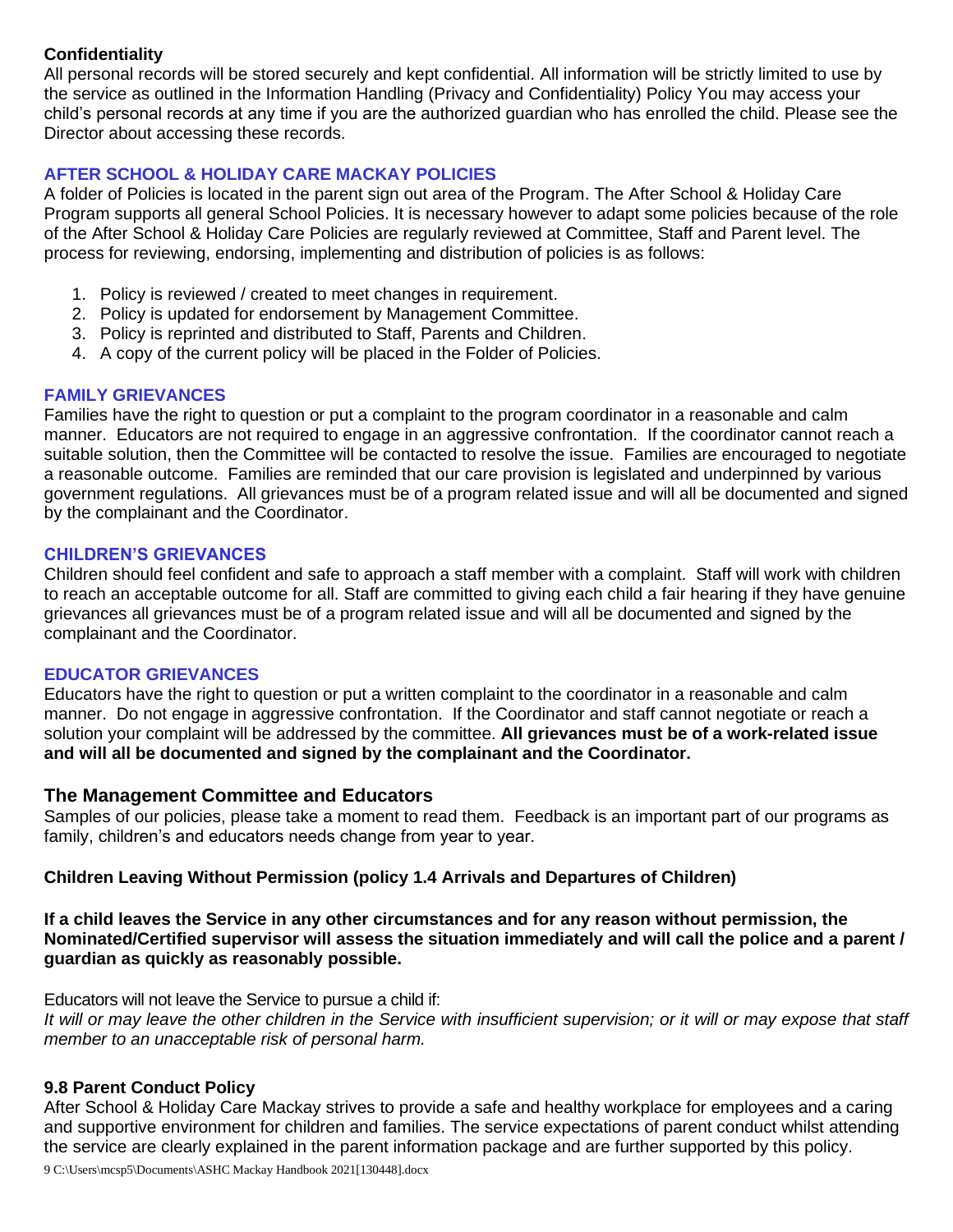# **Relevant Laws and other Provisions**

The laws and other provisions affecting this policy include:

- *Education and Care Services National Law Act, 2010 and Regulations 2011*
- *Duty of Care*
- *NQS Area 6.1.1; 7.1.1; 7.3.2, 7.3.4.*
- *Policies: 2.2 – Statement of Commitment to the Safety and Wellbeing of Children and the Protection of Children from Harm, 2.4 – Arrivals and Departures of Children, 7.3 – Harassment and Lockdown, 8.10 – Employee Orientation and Induction, 9.3 – Communication with Families, 9.6 – Parent and Community Participation, 9.7 – Management of Intoxicated or Persons Under the Influence.*

#### **Procedures**

Parents shall be expected to communicate appropriately with all educators whilst dropping off or collecting their children, or other children as permitted to and from the service.

Appropriate communication shall include, but not be limited to:

- Appropriate Language; and
- Calm and considerate tone.

Parents shall not be permitted to discipline verbally or in any other way the children of other families. Should a parent have an issue or concern regarding the conduct of another child, family or employee, they shall follow appropriate grievance procedures as outlined in this manual.

Parents who consistently breach the conduct expected of them whilst engaging with the service may be exposed to appropriate consequences which may result in the suspension of their family's enrolment with the service. The Police may be notified if Parent conduct within the service is threatening or violent.

#### Child Code of Conduct

As part of our commitment to quality care for the children at our Centre, we have basic rules for the children to follow. These rules are developed with input from the children themselves to give them a sense of ownership over what happens within "their" space and are displayed prominently throughout the service.

- We must always stay in view of a staff member.
- We keep our hands and feet to ourselves.
- We do not run inside or outside the Centre.
- No swearing
- No bullying

# **2.7 Exclusion for Behavioural Reasons Policy**

ASHC Mackay has a Duty of Care to all children who attend and educators who work within, the Service. If:

- A child exhibits inappropriate behaviour or behaviour which threatens the safety or wellbeing of any child or other persons in the service;
- In the Co-ordinator's reasonable opinion, the behaviour amounts, or may amount, to a threat to the safety or wellbeing of any child or other person in the service; and
- The behaviour support and management procedures (see policy 2.6) have been properly applied first but without success, or the behaviour presents such an immediate potential threat that it is not reasonably possible to apply those procedures; then the child whose behaviour is inappropriate or has caused the threat to safety or wellbeing may be excluded from the Service temporarily or, in some cases permanently.

# **Relevant Laws and other Provisions**

The laws and other provisions affecting this policy include:

- *Education and Care Services National Law Act, 2010 and Regulations 2011*
- *Duty of Care*
- *NQS Area: 2.1.1; 2.3.2; 4.2.1; 5.2.2, 5.2.3; 6.1.1; 7.1.1, 7.1.2; 7.3.1, 7.3.2, 7.3.4, 7.3.5.*
- *Policies: 2.1 - Respect for Children, 2.6 - Behaviour Support and Management, 3.10 – Observational Recording, 9.3 – Communication with Families, 9.5 – Complaints Handling.*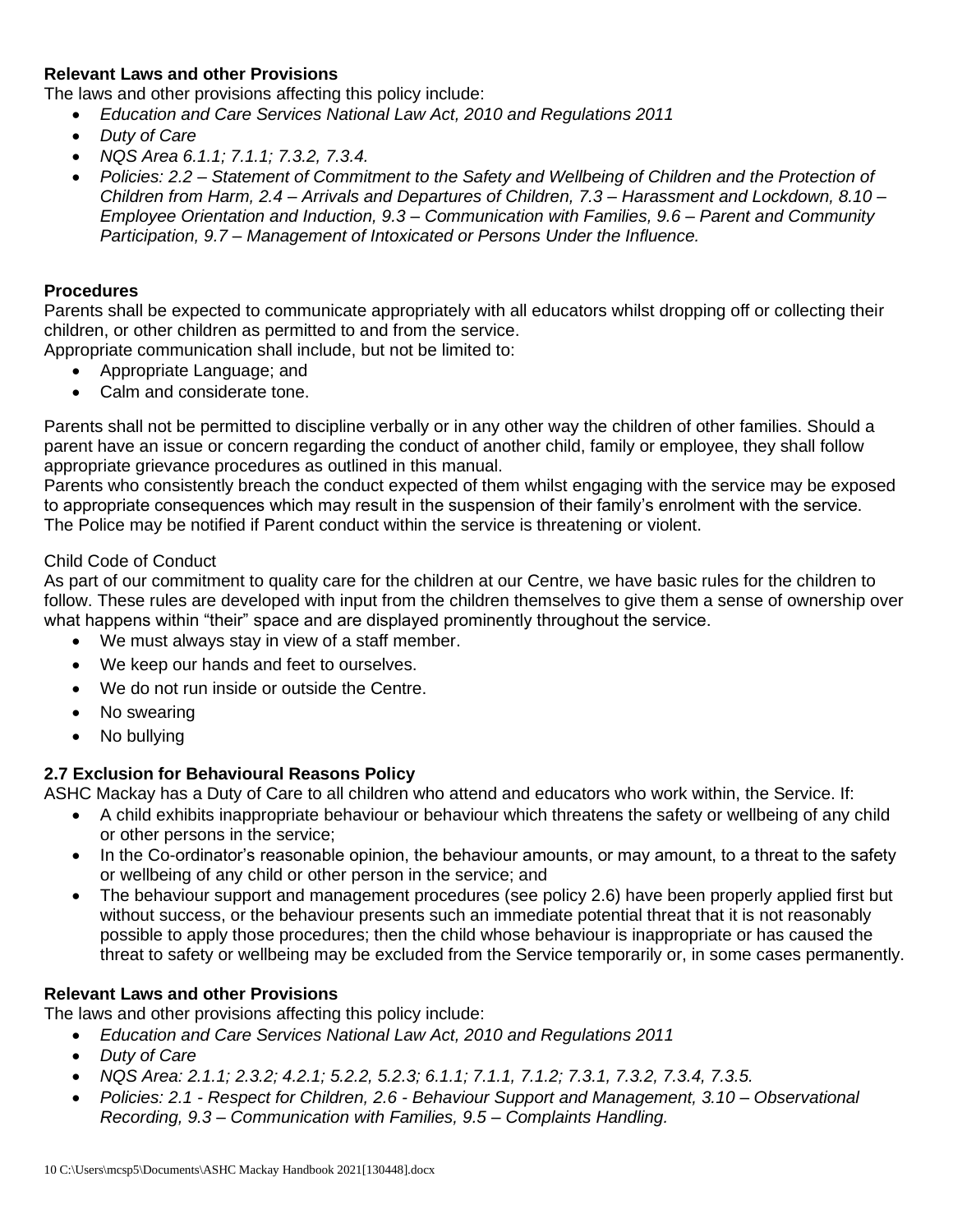# **Procedures**

If, after following the Behaviour Management and Support Policy, the unacceptable behaviours continue;

- The Management Committee will be notified and;
- A letter will be sent to the parent/guardian detailing the child's behaviours, exclusion time and expected return date.

Prior to the child's return, a meeting will be held between the Coordinator, parent and child to discuss possible strategies. A behaviour support plan may be developed for including the child back into the program. If the child is included back and the same behaviour continues upon return, the child will be excluded permanently from the Service.

# **Physical danger to child or others:**

If a child's behaviour causes or may reasonably cause physical danger to other children, educator or the child themselves, the parent/guardian of that child will be contacted immediately and asked to collect the child.

The child will be excluded from the program effective immediately and the lifting of the exclusion will be at the discretion of the Coordinator and Management Committee

# **Damage to equipment or Facilities**

As part of everyday experiences involving children, we recognize that fair wear and tear will occur. However, if damage is done that cannot be attributed to fair wear and tear but can be attributed to a malicious or intentional act on the part of a child, it will become an expense to the parent.

#### **10.4 Fees Policy**

This Service aims to provide a quality service to families at an affordable price. The Management Committee will set fees based on the annual budget required for the provision of quality childcare in keeping with the Service's Philosophy Statement and other goals, and these Policies and Procedures. Child care benefit is available to all families who meet residency and immunization guidelines.

• May be excluded from the Service temporarily or, in some cases permanently.

# **Relevant Laws and other Provisions**

The laws and other provisions affecting this policy include:

- *Child Care Service Handbook (for current year)*
- *NQS Area 6.1; 7.1.1; 7.3.1, 7.3.2, 7.3.4, 7.3.5.*
- *Policies: 3.5 – Excursions Policy, 9.2 – Enrolment Policy, 9.3 – Communication with Families Policy, 10.3 – Budgeting and Planning Policy, 10.17– Strategic Planning Policy*

# **Procedures**

Fees will be paid, for all days booked for the week ahead, on the last day of each week.

Statements will be issued detailing all the requirements according to the Department of Education and Training Child Care Service Handbook. (A copy of which is held at the Service for access by parents and other genuinely interested persons).

Accepted payment methods include cash, direct debit or internet transfer and eftpos at the office.

All cash monies will be banked on behalf of After School & Holiday Care Mackay as soon as possible after receipt.

# **Childcare Subsidy**

The Coordinator will keep parents informed about the availability of Childcare Subsidy (CCS) by: -

- advising all parents of the ability to apply for Childcare Subsidy by first to do their assessment through their online Centrelink account.
- after details have been submitted on our system and we send Families an email so they can then confirm details though myGov using your Centrelink online account.

Families are required to provide all Centrelink information, as requested on the enrolment form, to be eligible for reduced fees. Full fees will be charged until the service receives current and correct information from the family.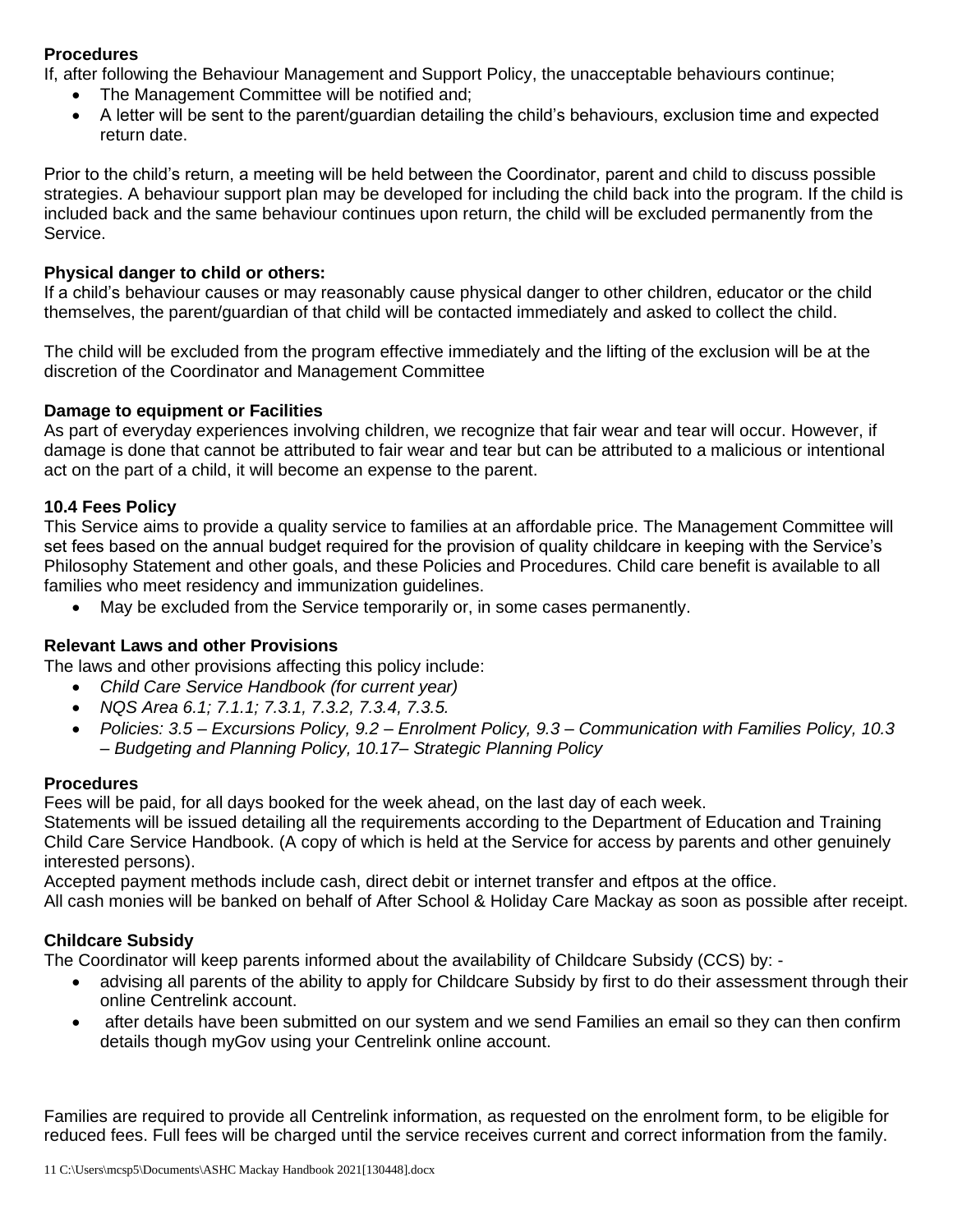Credit for fees already paid will be made in accordance with the Department of Education & Training Child Care Service Handbook.

All CCS records will be kept for 3 years from the last entry on the record in accordance with the Department of Education & Training Child Care Service Handbook.

# **Late Fees**

Closing time of this Service is 6.00pm. Parents who collect their children after this time will incur a late fee of \$45 per 15 minute or part thereof per child then \$1 per minute per child thereafter (This is to compensate employees for overtime rates as required by relevant industrial instruments.)

# **Overdue Fees**

If there are outstanding fees of over \$100.00, or where no payment has been received in at least 2 weeks: -

- in the first instance, the Co-ordinator/administrator will remind the parent verbally and record when the parent has agreed to pay the account;
- if no payment has been received when agreed, written notification by the Management Committee will be sent;
- if no arrangements have been made the parent will be contacted by the Management Committee where the terms of payment are discussed, and parents are informed that continued enrolment is dependent on the payment of the fees outstanding;
- a debt collection agency may be used if payment of fees has not been received;
- The Management Committee may, in its discretion, exclude the child temporarily or permanently from further attending the Service if the parents have not met the requirements as advised to them by the Management Committee under the previous paragraph.

# **Cancellations and Refunds**

There shall be no refunds given for cancellation unless the Management Committee decides otherwise in the sole and absolute discretion of the Management Committee in the particular circumstances.

Cancellations of bookings will be made in accordance with the Bookings and Cancellations Policy (see Policy 2.14) and will incur any relevant fees and charges according to such policy.

A \$65 maintenance levy will be added to accounts in May of each year. This levy is to help offset maintenance works required throughout the year

A \$25 per family resource levy will be added to accounts every term. This levy is to help offset the costs of new resources and art and craft supplies.

# **How we communicate with Families**

We have several ways we communicate with you as a family. These include a monthly newsletter delivered by hand or sent to families. We also have a Facebook page and a website which are regularly updated with information, photos, video's, newsletters and booking forms. Posters and brochures are available throughout the service and at the parent area, relating to several subjects such as health and nutrition, through to contact numbers for various community support groups. We can provide these in several languages and can help with further contacts if you need them. Your feedback is important to us. We have several surveys throughout the year and provide a suggestion box and confidential grievance procedure for all service users. We are licensed by the Office for Early Childhood Education and Care and operate under licensing recommendations. We are accredited through the Accreditation process, which occurs every 2.5 years we are yet to be assessed under the new NQF system our QIP is in place and we are always seeking parent input into our quality improvement processes.

# **Excursions**

Excursions are a valuable part of our overall program, with provision for enjoyment, stimulation, challenge, new experiences and a meeting point between the Service and the wider community. Maximum safety precautions will be maintained, and written permission will be sought from parents before a child may attend any excursion. Parent permission forms will include the following information:

- The date
- Proposed destination
- Times of departure and return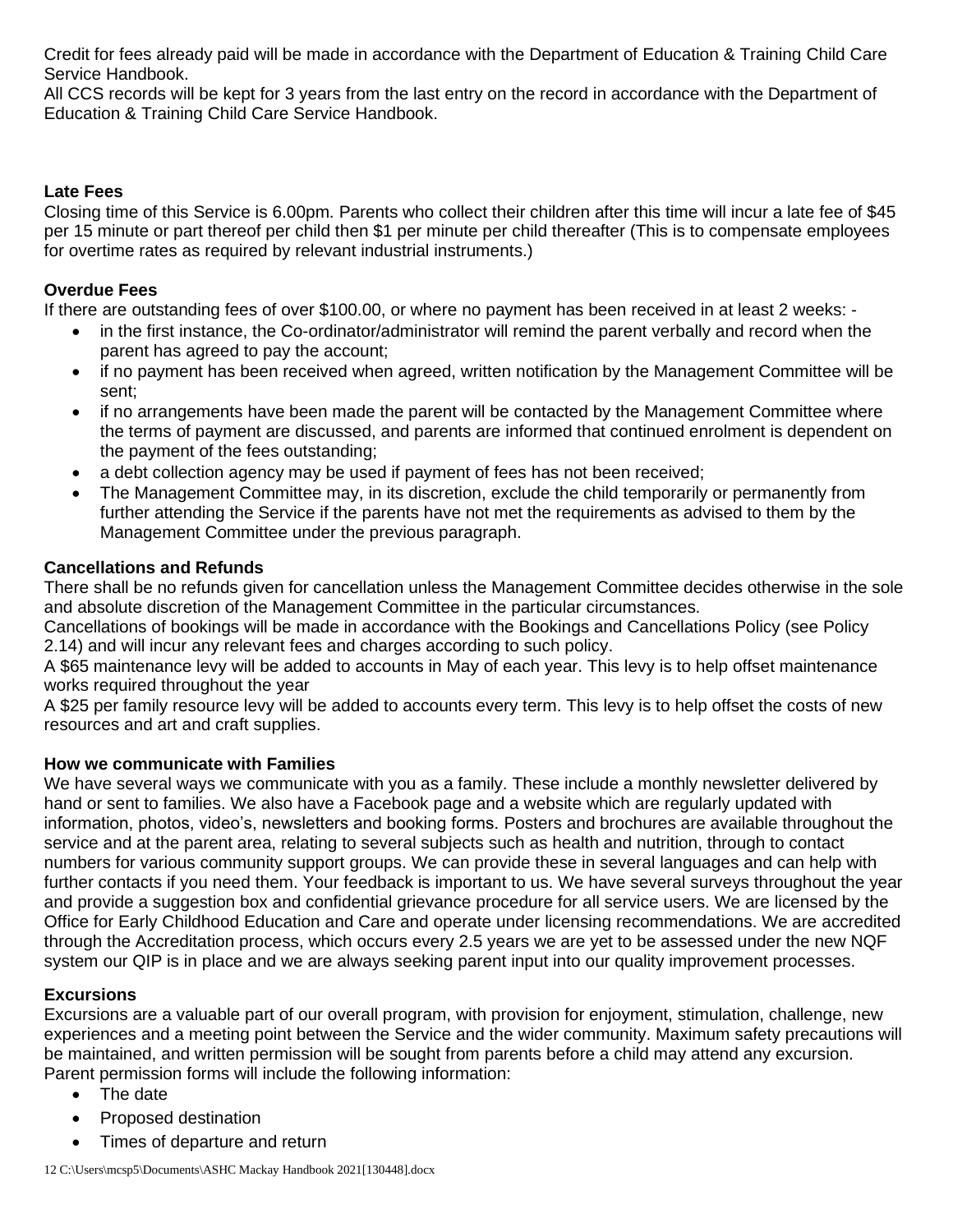- Method of transport used
- Activities to be undertaken
- The required child/staff ratio required
- Names of the persons who are in charge
- Risk Assessment

Children are required to have footwear for ALL excursions. Children MUST always wear a hat and sun screen (provided by parents) during outdoor activities. The Service does have a limited supply of hats and sunscreen for children who have forgotten theirs. Please check Vacation Care schedule for daily requirements. Please note that there will be no changes to the notified itinerary except in an emergency or due to changed weather conditions.

# **Transport**

All vehicles used in the transportation of children on excursions will comply with the appropriate legislation and regulations and Transport Operations (Road Use Management) Act, 1995. Maximum safety precautions will be maintained, and parent permission will be obtained before a child travels on any type of transport.

# **Clothing**

During before school and after school care children will usually be dressed in school uniform. During Vacation Care we ask that children wear comfortable clothing which will enable them to participate in activities. Clothing may get dirty during sport or craft activities, so if you have a child who may possibly need more than one change throughout the day, could you please pack extra clothing. Hats will be worn. Appropriate clothing should be worn on excursions when exposure to the sun for a short period of time will be encountered.

# **Babysitting**

The service does not encourage or endorse staff and parents entering into private babysitting arrangements outside of service hours and therefore we take no responsibility or accept any liability in relation to such arrangements.

# **Programming**

A variety of supervised activities will be programmed for each day of Before, After School and Vacation Care (e.g. cooking; painting; clay work; crafts; music; outdoor activities). Opportunities for unstructured and quiet play will also be provided, including areas for children to withdraw from all activities.

Our aim is to provide activities that develop each child's social, emotional, lingual, physical, intellectual, social, creative and recreational potential and that are developmentally appropriate. The program seeks to foster selfesteem and confidence in children by including their own ideas into the planning and providing experiences that encourage children to negotiate and cooperate in small groups.

Planned activities are also designed to reflect the multicultural and multilingual nature of our community. The Coordinator will happily discuss any aspect of the program with interested parents. Alternatively, surveys handed out at the end of each Vacation Care period and regularly through the Newsletter can be used to convey parent's and children's thoughts and input into the program. The weekly program is posted on the Parent Notice Board. In order to ensure that its programs are effective to deliver the values, aims and objectives of the Service, the service regularly evaluates the structure, process and content of its programs, actively seeking feedback from parents and children via the suggestion box, newsletter surveys; school-wide surveys and parent information evenings.

# **Personal Effects**

We understand that children enjoy bringing personal items from home to use at the service, particularly video games, hand held computer games etc, this is not encouraged. The only occasion this is allowed is when the service has planned a technology day. Staff should be made aware that children have personal items and they should be clearly named with permanent identification. If personal items and toys brought to the service, the children will be encouraged to keep them in their bags, or they will be placed in the office for safe keeping. Whilst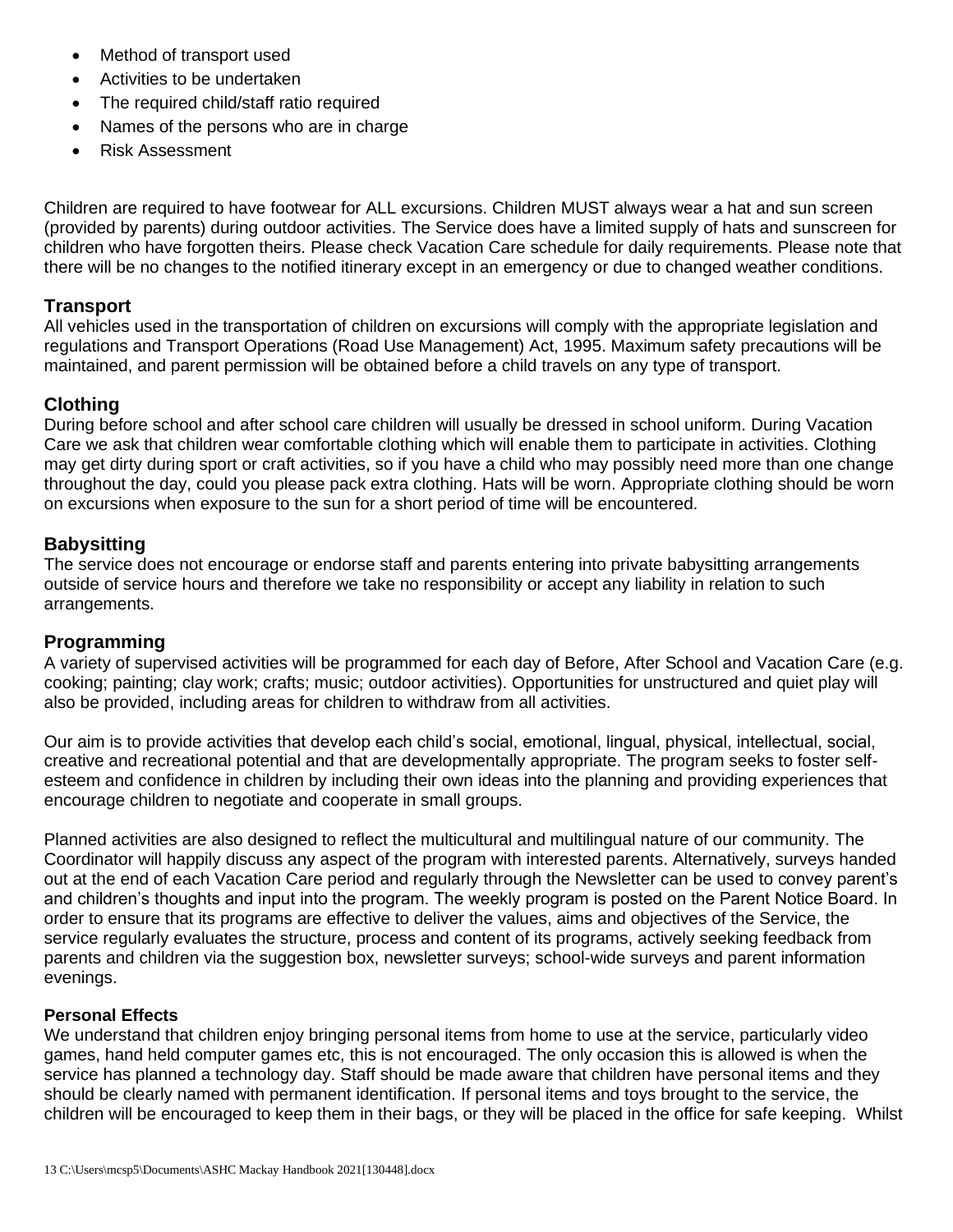every care is exercised, the service assumes no responsibility for damage or loss to any item belonging to any person.

#### **Medication**

In the case of your child/children requiring medication whilst in our care, please supply written authority from the parent/guardian stating the medication, dosage, dates and times to be administered. All medication must be supplied in its original container with the child's name clearly printed on the front. This includes all non-prescription medication such as PANADOL or COUGH MIXTURES. If there is no PHARMACEUTICAL LABEL on the medication, it will not be administered. Separate forms are to be completed for children suffering from Asthma or Anaphylaxis. All medication will be administered by the responsible person and 1 staff member. This will be recorded in a Medication Register which will be signed off by both staff administering the medication.

Children who become ill at the service will be provided a quiet area with a sick bed to rest while their parents/guardians are contacted. Parents are requested to advise the Service (via enrolment forms) of their child's health needs, including medication. If a child has a severe reaction or other illness in which timing is vital, an action plan may be developed between the Service, guardians and health professional to ensure immediate action in the case of an incident. Please ensure service is aware of this by detailing on enrolment form.

#### **Illness and Injury**

The Service actively strives to avoid injuries occurring at the Service and to minimize the impact of injuries and illnesses by responding appropriately and as quickly as possible. The rights and responsibilities of parents with respect to injuries and illnesses of their children are acknowledged and will be considered in administering all procedures.

Children with infectious diseases will be excluded from the Service. This is for the safety and well-being of the other children and staff as well as your child. Re inclusion of your child will be considered after consultation with and recommendation from appropriate health agencies such as Department of Health. Posters relating to this exclusion are displayed at the parent's table on the wall.

The responsible person will promptly telephone a parent/guardian if a child has been involved in an accident or becomes ill. Qualified staff will administer basic First Aid only. If contact cannot be made and it is necessary to seek medical attention immediately, an ambulance will be called, and the child will be taken to hospital. The cost of the ambulance is the parent/guardian's responsibility. Please ensure emergency contacts are updated on enrolment forms regularly

# **Health and Hygiene**

The wellbeing of all children who attend the Service is of the highest priority, so we ask for your cooperation. To safeguard the health of all children and prevent the spread of infection, please keep your child at home until he/she is fully recovered from an illness. All children who are suffering from an infectious disease will be excluded from the Service to prevent others being introduced to the infection.

The Service does not have facilities to care for sick children. Staff observe stringent hygiene practices throughout the day and the Service is cleaned daily. Equipment is routinely checked to ensure that is well-maintained, clean and safe for children's use. In the case of a minor injury or illness, a staff member will attend to the incident and a report will be completed advising you of the details. Please sign this form after speaking with staff to verify you have been advised of the incident.

Children and staff will wear hats and appropriate clothing when outside. Staff will encourage children, including by way of modelling behaviour, to avoid excessive exposure to the sun and to wear suitable sunscreen (at least SPF 30+), which is reapplied according to the manufacturer's recommendations. ASHC is a smoke free environment.

# **Safety**

Evacuation and harassment plans are situated in the entrance area and on the door to the playground. We ask all parents, staff and children to familiarize themselves with the procedures. Fire, evacuation and harassment drills are practiced regularly. Should you be present during a drill, please participate. Regular evacuation procedures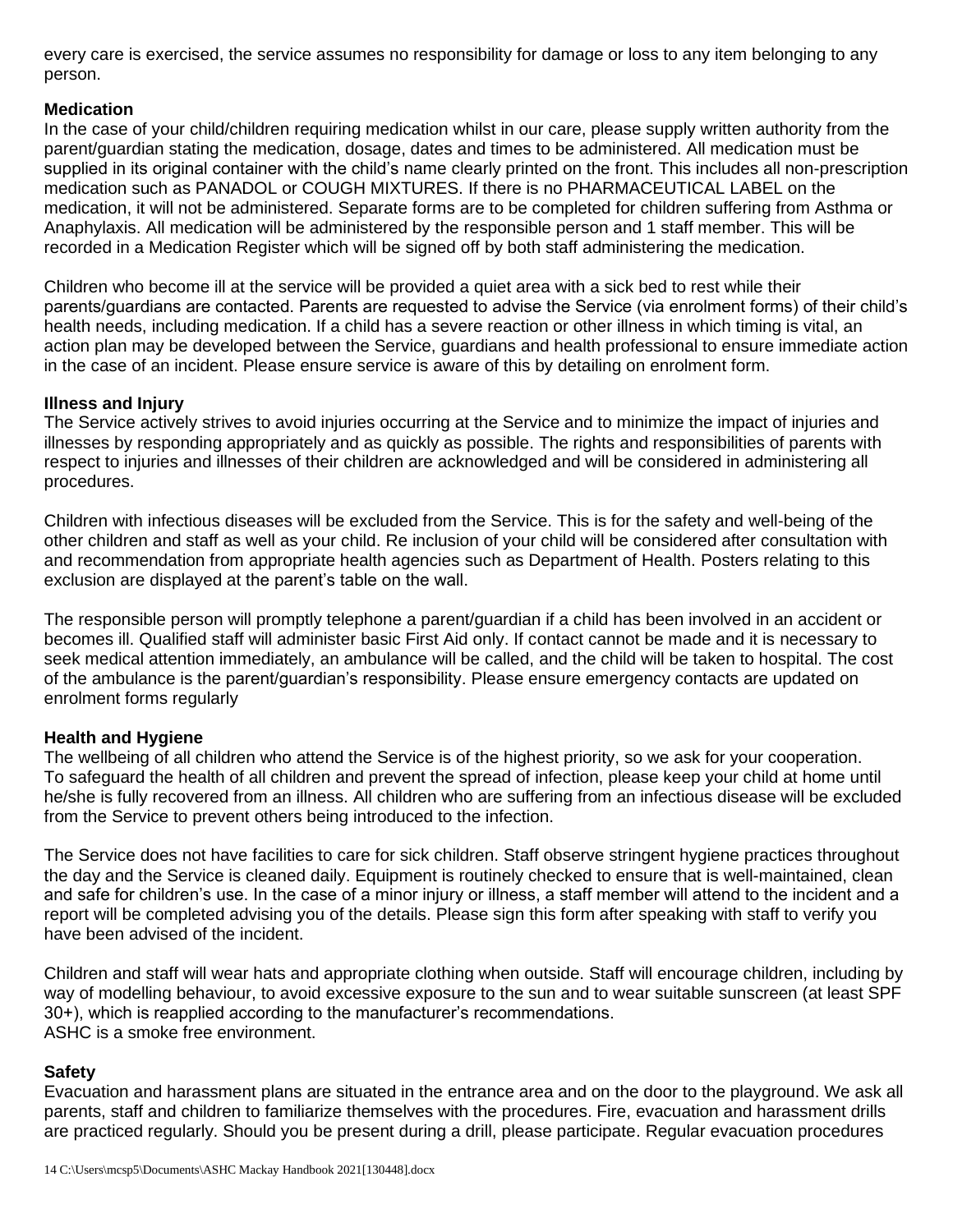give the children an opportunity to become familiar with the routine and planned evacuation/harassment procedure. All service firefighting equipment is serviced every six months.

#### **Custody**

Parents/guardians who have custodial rights and do not wish the other parent/guardian to have contact with their child/ren must provide a current copy of the custodial papers. Whilst every care will be taken to prevent a child being taken by an unauthorized person, there may be instances in which we cannot prevent this from happening. Our staff cannot expose themselves or the other children to an unacceptable risk of personal harm. If a child is taken the police will be called immediately.

#### **Daily Routines**

Routine plays an important role in successful school age care setting. It allows the service to operate effectively and efficiently and makes for a relaxed environment for staff, children and parents.

Routines provide consistency, prevent confusion, reduce staff workload, reduce behavioural problems, promote and ensure general hygiene practices. Weekly programs are posted near the Office for all staff, families and children to view. Children are consulted on a regular basis to decide on future programming activities. Children will be consistently consulted for ideas and feedback on their activities.

#### **Homework**

The Service will provide adequate time, quiet space and supervision by staff to enable children to do their homework if they wish. Whilst we support the children in homework, we cannot force them to complete their homework and staff are not expected to personally tutor each child.

#### **Breakfast, Lunch and Afternoon Tea**

Nutritious and well-balanced snacks will be provided for breakfast and afternoon tea, which include a variety of fresh foods. Water and fresh drinks are always available to children. Please remember to inform the service if your child has any food allergies or has a special diet (including religious or cultural). Lunch will be provided during Vacation care for an additional charge.

Our menu is displayed in the parent area on the notice board. Detailed information about our Nutrition Policy is available in our Policies and Procedures Manual, located in the office. Please feel free to discuss any comments, concerns or feedback you may have regarding our Nutrition Policy with the Coordinator. All food preparation on the premises is carried out within the guidelines set down in the National Food Safety Standards.

#### **Students, Visitors and Volunteers**

Childcare students, visitors and volunteers may visit the service from time to time. During this time, they may be required to complete tasks pertaining to the course they are undertaking including general observations of the service operations and programs. If individual child observations are required, parents will be informed, and written permission will be sought prior to any observation taking place. In addition, no student, volunteer or visitor will be left in charge of a group of children. All visitors to our service are required to operate within our philosophy and policies

#### **Respect for Children**

The best interests of the child are our paramount concern at ASHC and our service endeavours to provide care that always respects the child's dignity and privacy and that considers children as unique, valued individuals. Children are to be considered and, as far as possible, involved in the ongoing development of the program, rules of behaviour and the physical and aesthetic environment of the Service.

#### **Child Protection**

This service regards as of the utmost importance, its role in the protection of children in its care. This includes the Service's moral and legal duties to care for children associated with the Service whilst not in the care of their parents or primary carers. All staff have been made aware of the Child Protection Policy and the Reporting of Child Abuse Policy of the Service through induction and training procedures.

#### . **Photos**

On occasion your child may be photographed participating within the day to day activities we provide at ASHC service. These photos may be used within the service on walls etc. as part of our programming process. The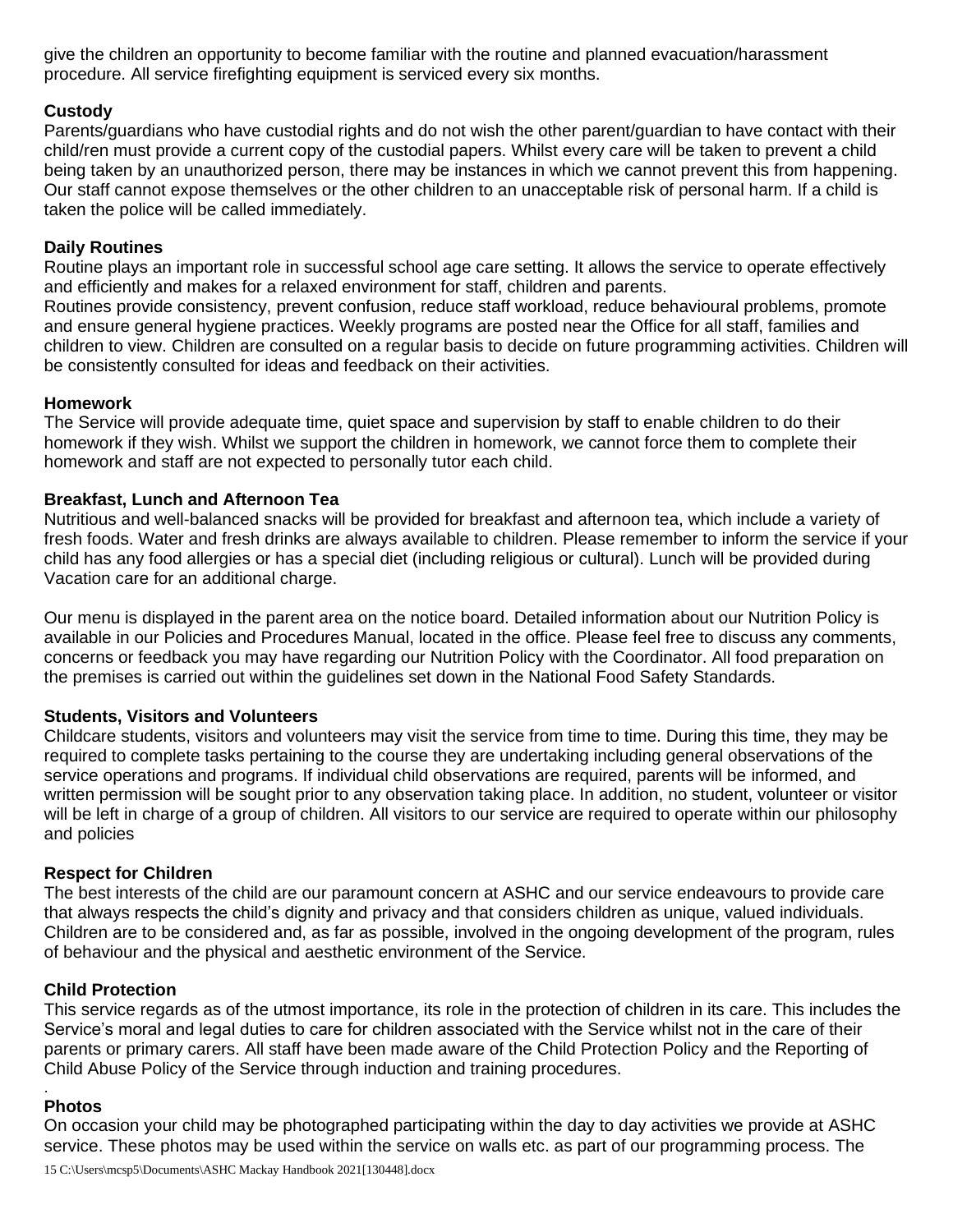children take great pride in having their day to day lives documented this way. If photos are taken at any other time or for use in any other project such as marketing material for the service or if we have a student who wants to conduct a child profile as part of their studies, parents will be consulted and be required to give written permission. If parents do not wish to have their child/children's photo taken they are asked to contact the Coordinator. A photo permission form is used to gain permission to post photos and videos of the children at play on our website or Facebook page and will not be posted if you have not given the service permission to do so.

#### **Orientation Procedure**

#### **Procedures for Orientation:**

We have developed a comprehensive and effective orientation process to ensure that you and your child have a smooth transition into our service. Orientation procedure will depend on the needs of each family. It is preferable that children are shown around the ASHC area before commencing to become familiar with the layout of the service. We recommend that all families should complete this process, as we feel it is very important that both you and your child to feel welcome, comfortable and settled into the program, before commencing care. The orientation process may take one or more visits and is tailored to meet the individual needs of your family. Only under extenuating circumstances will we enrol your child without adequate orientation. Under no circumstances will we allow your child to commence care without all appropriate forms being completed.

#### **Orientation procedure for the Child:**

Upon commencement, your child will be shown around the service. Important areas will be highlighted including the location of toilets, bubblers, boundaries, food storage and equipment and behaviour expectations. All staff will be introduced to the child, as will other children within the group. The child will also be assigned a Buddy with a child in ASHC who is already familiar with the routine

# **Orientation for the parents/ guardians:**

**An appointment will need to be made with either the coordinator or assistant coordinator to go through the orientation process at which time an orientation checklist will be given to the parent/guardians and the following information will be provided to the parents/ guardians**

Location of General Policy Handbook Location of the *Education and Care Services National Law Act 2010* Introduction to ASHC staff Location of digital sign in/out iPad and parent info area Accident/Medication forms location and explanation of procedures Location of program and location of parent comments sheet Discussion of how programs are created Location of toilet areas Location of Kitchen Parent complaints procedure Location of outdoor play areas Room emergency evacuation procedure Fee payment procedure Child Care Subsidy details given to Service Explanation of items to pack for the child Centre Sun Smart Policy Explanation of cancellation of care and exit procedure Give code to open the door Behavior Management Policy Copy of latest Newsletter

# **PROVIDING INFORMATION FOR PARENTS AND GUARDIANS.**